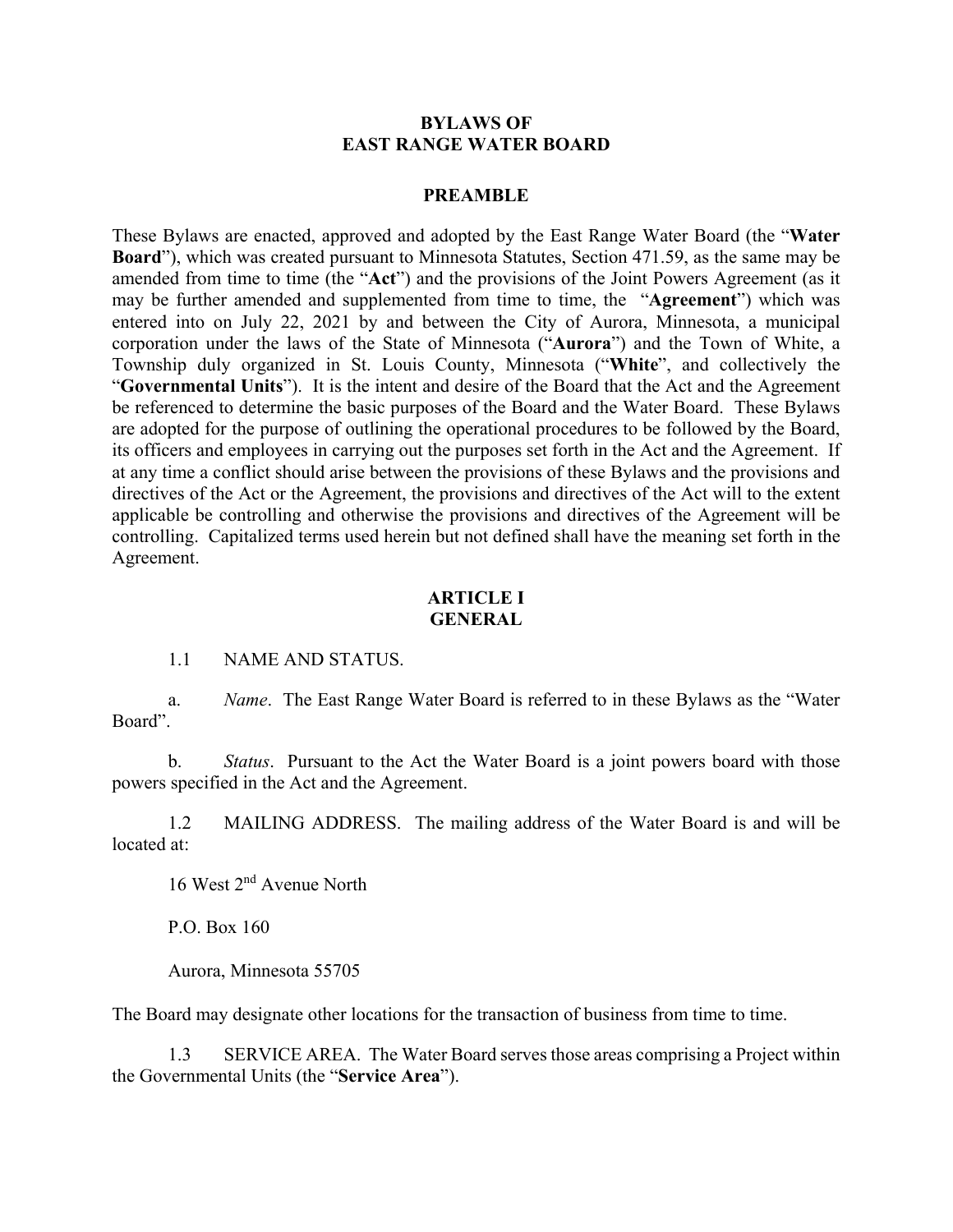1.4 OFFICIAL NEWSPAPER. The official newspaper of the Water Board is the Mesabi Tribune.

1.5 OFFICIAL SEAL. The Board has not adopted an official seal.

# **ARTICLE II BOARD OF DIRECTORS**

# 2.1 NUMBER, QUALIFICATIONS AND REPRESENTATION.

a. *Number and Qualifications*. The Board shall be composed of five (5) members, consisting of three members appointed by the governing body of Aurora and two members appointed by the governing body of White. At least one appointee from Aurora shall be a sitting City Council member and at least one appointee from White shall be a sitting town Board Supervisor.

b. Alternates. Each Party shall appoint one (1) alternate who may serve in place of a member appointed by such Party if the member is absent.

c. Term. Each Board member serves until their successor has been appointed by the governing body of the Party appointing the Board member.

d. Vacancies Must be Filled*.* Any vacancy in the membership of the Board must be filled promptly by the appropriate appointing authority.

e. Appointing Authorities Responsible. The appointing Party is responsible for the actions of and attendance by the members it appoints to the Board.

2.2. OATH OF OFFICE**.** Each Board member must take and subscribe the oath defined in the Constitution of the State of Minnesota, Article V, Section 6.

### **ARTICLE III MEETINGS OF THE BOARD**

3.1 MEETINGS MUST BE OPEN. Except as provided in Minnesota Statutes, Section 13D.04, all meetings of the Board must be open to the public. The Board must keep minutes of its proceedings as a public record.

3.2 ANNUAL MEETING. The Board must hold an annual meeting on or as soon as practicable after the first business day in January of each year, to elect the officers to serve until the first business day in January of the following year. Each officer serves until a successor is appointed and has qualified. At the annual meeting, the Board will also review the membership and duties of any standing and temporary committees created under Section 9.1 of these Bylaws and make such changes as it deems advisable.

3.3 REGULAR MEETINGS. The regular meetings of the Board will be held at the date, time and location established by the Board from time to time. Notice of any change in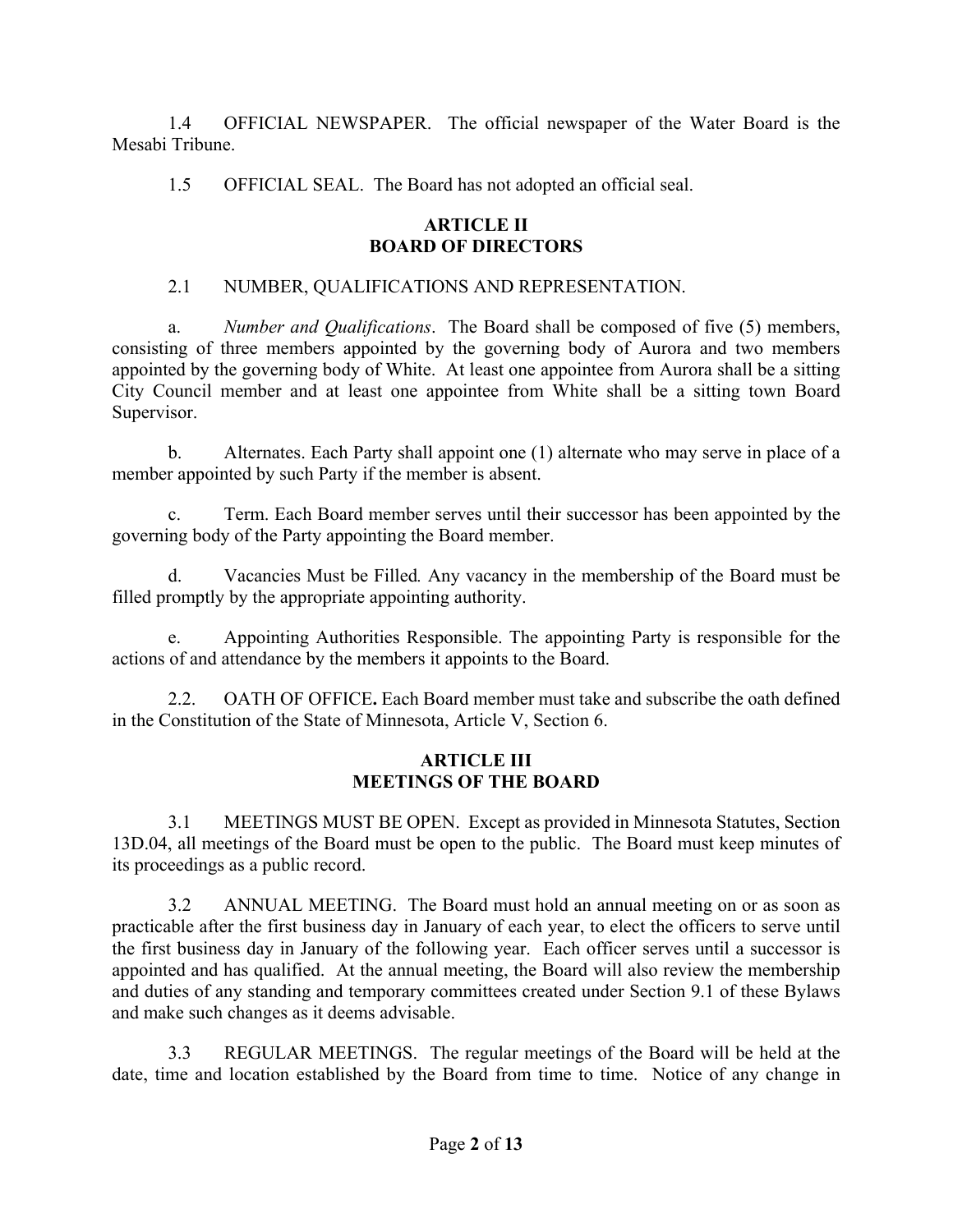meeting date, time or location must be given in accordance with the requirements for special meetings, Section 3.4 below.

3.4 SPECIAL MEETINGS.

a. *How Called*. Special meetings may be held at any time subject to the call of the Chair or of any two Board members.

b. *Notice to Board Members*. Special meetings are called by written notice, sent by regular mail or electronic transmission, to each member of the Board at least three (3) business days prior to the meeting, or upon such other notice as the Board may by resolution provide.

c. *Notice to Public*. Pursuant to Minnesota Statutes, Section 13D.04, the following notices must be given for a special meeting:

i. The Board must post written notice of the date, time, place, and purpose of the meeting on the principal bulletin board of the City of Aurora.

ii. The notice must also be mailed or otherwise delivered to each person who has filed a written request for notice of special meetings with the Board. This notice must be posted and then mailed, emailed or otherwise delivered at least three business days before the date of the meeting.

iii. As an alternative to mailing or otherwise delivering notice to persons who have filed a written request for notice of special meetings, the Board may publish the notice once, at least three days before the meeting, in the official newspaper of the Water Board.

3.5 EMERGENCY MEETINGS. An "emergency" meeting is a special meeting of the Board called because of circumstances that, in the judgment of the Board, require immediate consideration by the Board. Pursuant to Minnesota Statutes, Section 13D.04, the following notices must be given for an emergency meeting:

a. *Notice to News Media*. The Board must make good faith efforts to provide notice of the meeting to each news medium that has filed a written request for notice (if the request includes the news medium's telephone number and/or email address as soon as reasonably practicable after notice has been given to the Board members.

b. *Manner of Notice*. Notice of the emergency meeting may be given by telephone or by any other method used to notify the members of the Board.

c. *Content of Notice*. The notice must include the subject of the meeting. If matters not directly related to the emergency are discussed or acted upon at an emergency meeting, the minutes of the meeting must include a specific description of the matters.

d. *Posted or Published Notice not Required*. Posted or published notice of an emergency meeting is not required but may be given.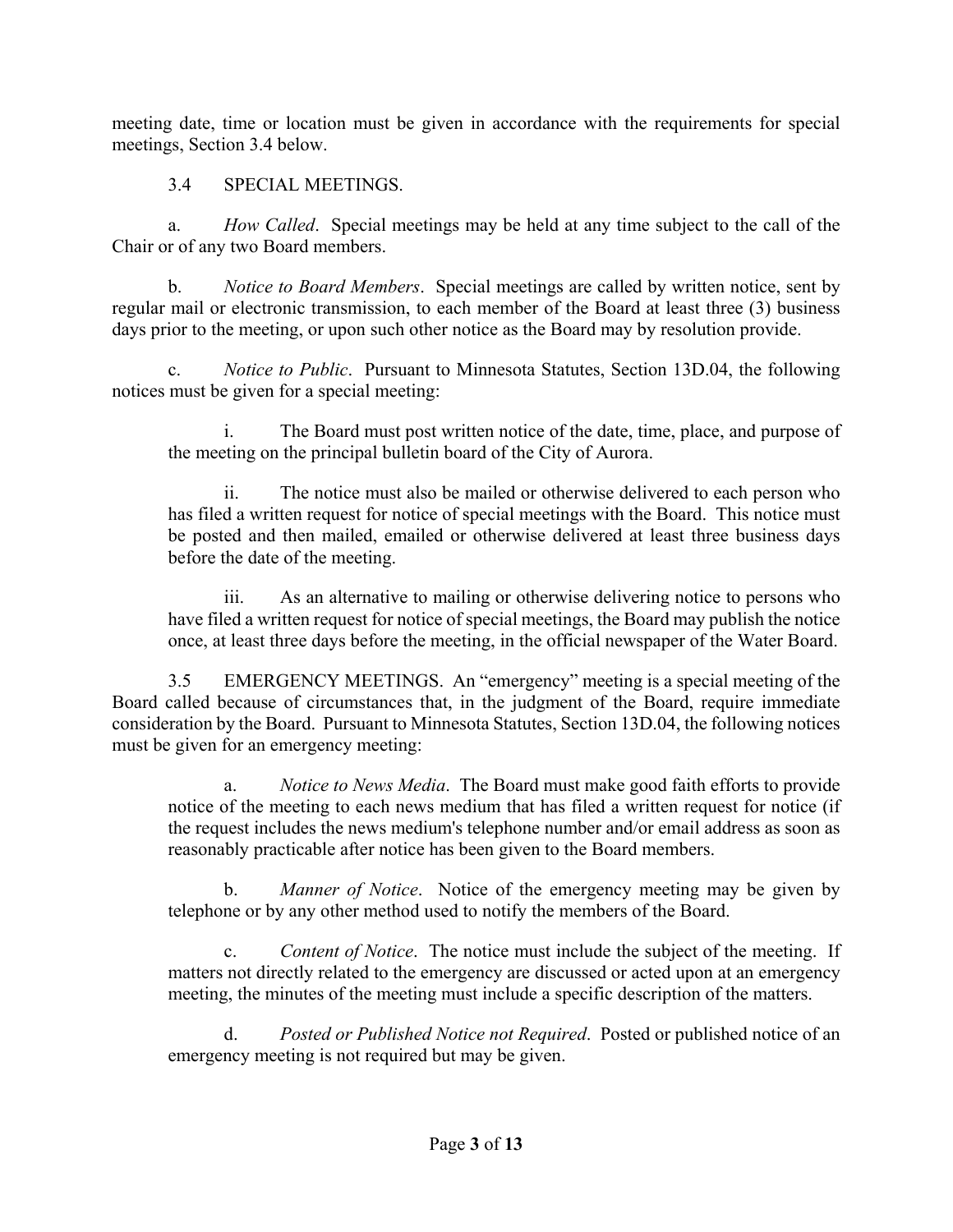3.6 COMPENSATION. Members of the Board who are otherwise compensated by the public for their services to the Board shall serve without compensation by the Board other than as provided below. Members of the Board who are not otherwise compensated by the public for their services to the Board may be compensated for their services to the Board. The Board will establish per diem rates for the conduct of such official business and attendance at meetings on behalf of the Board. Notwithstanding the above provisions, any Member of the Board may be paid their actual expenses while engaged in performing the duties of their office or otherwise engaged in the business of the Board, upon submission of vouchers and/or receipts therefor. Members of the Board will be reimbursed for their mileage expenses at the federal mileage reimbursement rate then in effect.

#### **ARTICLE IV OFFICERS**

# 4.1 OFFICERS.

a. *Officers*. The officers of the Water Board are a Chair and one or more Vice-Chairs (who shall be designated in order, first and second) who must be members of the Board, and a Secretary and a Treasurer who may but need not be members of the Board.

b. *When Elected*. The Board must elect the officers initially within sixty (60) days of adoption of the Agreement and thereafter at the annual meeting for terms expiring on the first business day in January next following.

c. *Term*. Each officer serves until a successor is elected and has qualified.

d. *Offices may be Combined*. The offices of Secretary and Treasurer may be combined.

e. *Powers and Duties*. Except as otherwise provided, the Chair, Vice-Chair, Secretary, and Treasurer of the Water Board have like powers and duties, respectively, as the mayor, acting mayor, clerk, and treasurer of a statutory city.

4.2 CHAIR.

a. *Presiding Officer*. The Chair presides at all meetings of the Board, except as otherwise authorized by resolution of the Board.

b. *Recommendations*. At each meeting, the Chair may submit recommendations and information concerning the business, affairs and policies of the Board.

4.3 VICE-CHAIR. A Vice-Chair shall perform the duties of the Chair in the absence or incapacity of the Chair, and in the case of the resignation or death of the Chair, a Vice Chair performs the Chair's duties until such time as a new Chair is elected or appointed.

4.4 TREASURER.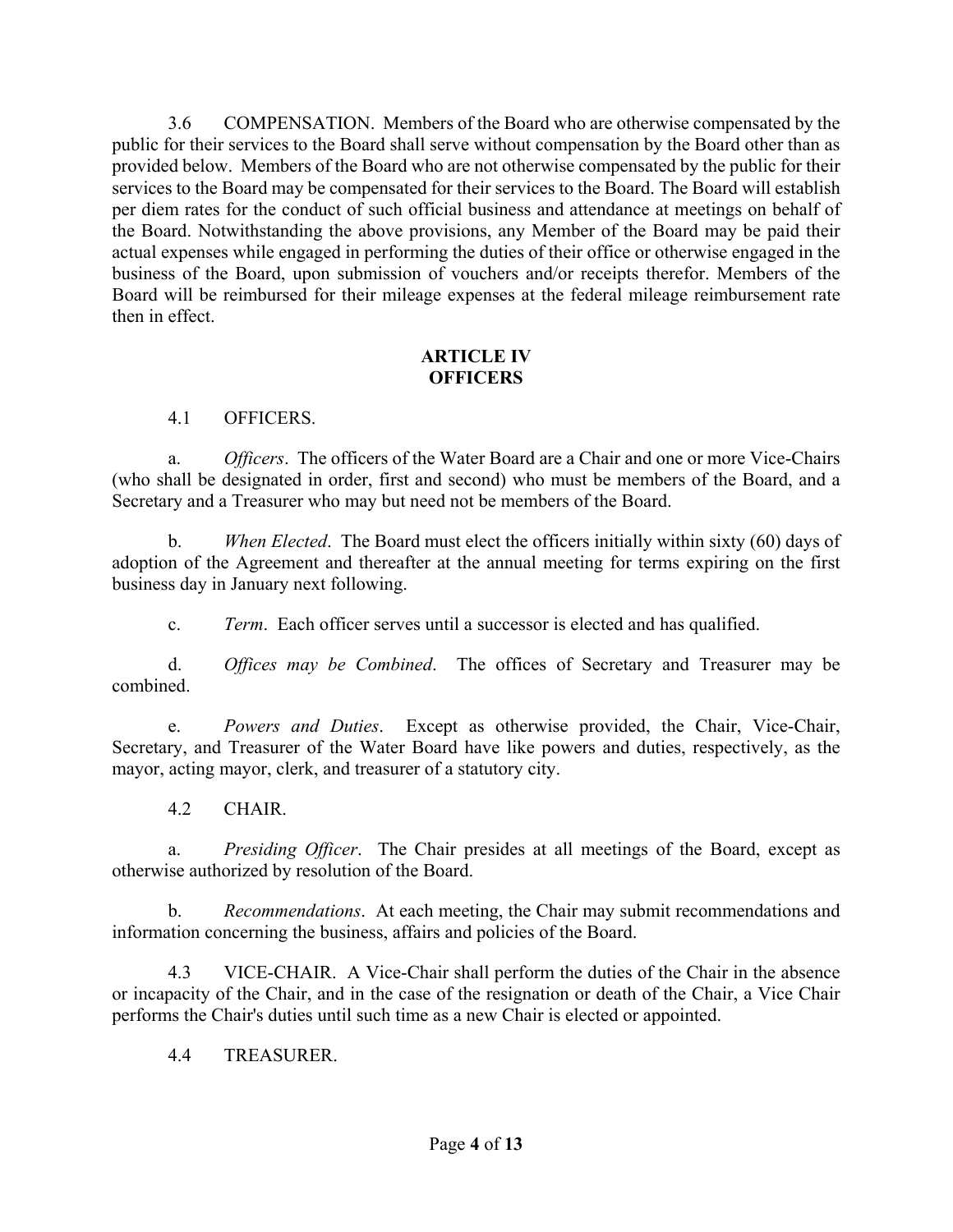a. *Custody of Water Board Funds*. The Treasurer has the care and custody of all funds of the Water Board and must deposit same in the name of the Water Board in such depository as the Board may direct, subject to the requirements of these Bylaws.

b. *Orders and Checks*. Except as may otherwise be provided in these Bylaws, the Treasurer and one other officer of the Water Board must (i) sign all orders and checks for the payment or withdrawal of funds and (ii) pay out and disburse the Water Board's funds or make arrangements for banking accounts, pursuant to the direction of the Board.

c. *Record Keeping and Reporting*. The Treasurer shall keep regular books of accounts showing all receipts and disbursements and render to the Board an account of the transactions and the current financial standing of the Board in the forms and at the times required by Article VIII of these Bylaws.

# 4.5 SECRETARY.

a. *Record Keeping*. The Secretary shall keep the records of the Board, acts as secretary of the meetings of the Board, record all votes, keep a record of the proceedings to be kept for such purpose, and perform other duties incident to the office.

b. *Notices*. The Secretary must notify the Minnesota Secretary of State, the Saint Louis County Auditor, and the clerk of each of the Governmental Units of the locations and post office addresses of the meeting place and offices of the Water Board and any changes therein.

# **ARTICLE V POWERS OF THE BOARD**

# 5.1 GENERAL.

a. *Exercised by Board*. All powers of the Water Board are exercised by its Board, except as may be expressly required by law or the Agreement.

b. *Statutory Powers*. The Board has charge and control of all the funds, property, and affairs of the Water Board. With respect thereto, the Board has the powers and duties provided by the Act and the Agreement. Except as otherwise provided, the exercise of the powers and the performance of the duties of the Board and officers of the Water Board and all other activities, transactions, and procedures of the Water Board or any of its officers, agents, or employees, respectively, are governed by the Act and the Agreement.

5.2 BOARD ACTIONS. To the extent permitted by the terms of the Agreement, the Act or otherwise by law, the Board may enact ordinances, prescribe regulations, adopt resolutions, and take other appropriate action relating to any matter within the powers and purposes of the Water Board, and may do and perform all other acts and things necessary or proper for the effectuation of said powers and the accomplishment of said purposes.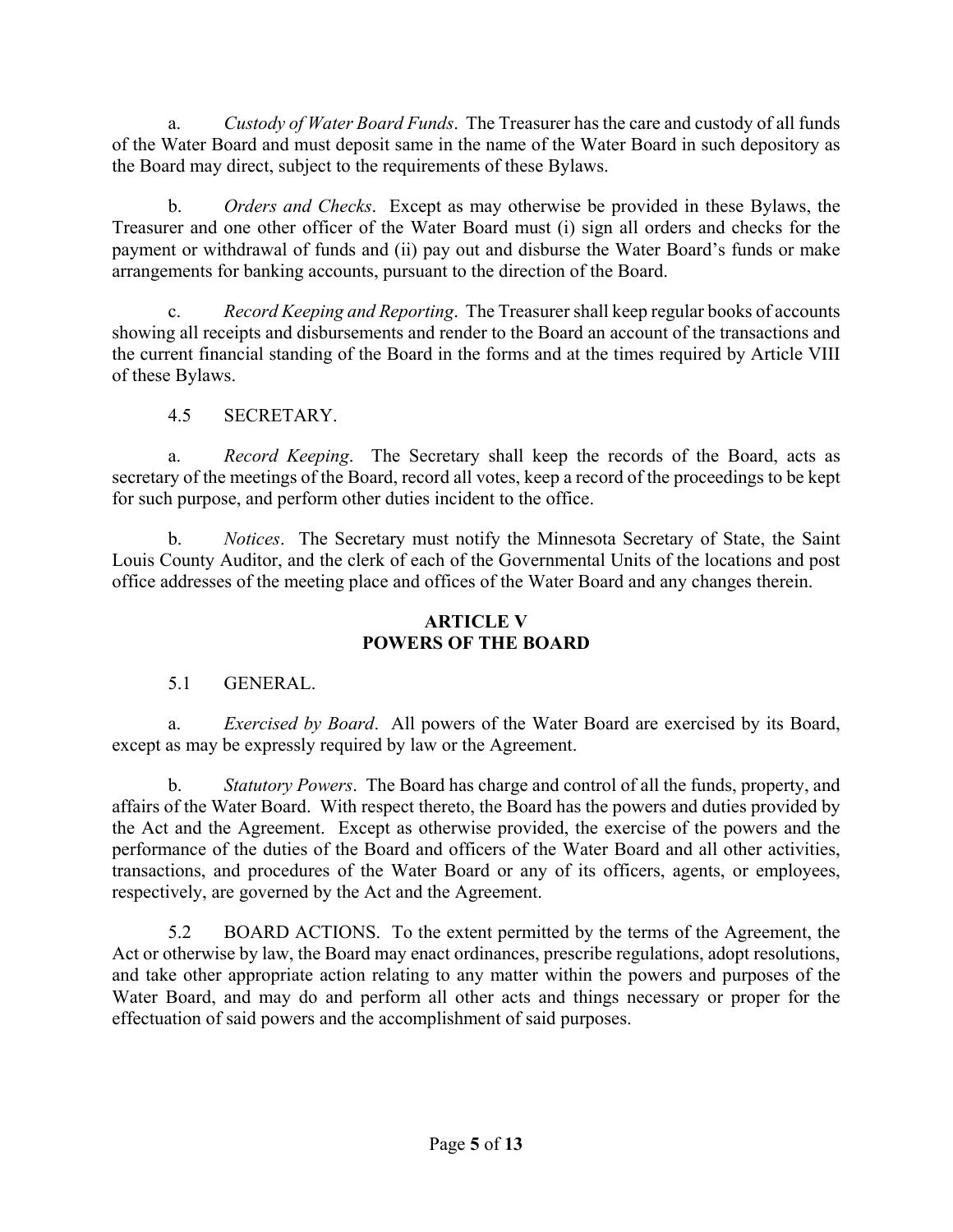### **ARTICLE VI WATER BOARD EMPLOYEES**

### 6.1 UTILITY SUPERINTENDENT.

a. *Appointment of Utility Superintendent*. The Water Board may employ a utility superintendent which may be a natural person or business entity whose duties are set forth in this Section.

b. *Duties*. The utility superintendent must:

i. Communicate with the Board, state and federal agencies to allow proper planning of all matters pertaining to public health and safety of the residents within the Service Area.

ii. Maintain the potable water extraction, treatment and distribution systems for the Water Board.

iii. Maintain adequate records of all tests and parameters as set by local, state and federal regulatory agencies and report any concerns relating to public health or environmental quality to the Board.

iv. If a natural person occupies this position, such person shall have and maintain at all times a valid Minnesota driver's license and shall hold the same or higher degree of license as the system license classification, and all other licenses, degrees or certificates required by the Board from time to time.

Maintain a safe working environment and observe and enforce appropriate safety precautions in the exercise of the duties of the position and by those supervised.

vi. Make those tests and observations required for the proper operation of the Joint System and to satisfy the appropriate reporting agency regulations.

vii. Have the ability to interpret laboratory tests and apply their results to the operational control of the Joint System.

viii. Notify the Board as to the need for tools, parts, and supplies.

ix. Become fully acquainted with the system and plant and the operational and treatment processes used, and take advantage of relevant training offered by the regulatory agency, manufacturer-supplier, or post-secondary educational institutions located in the area.

x. Maintain small auxiliary-powered equipment and tools associated with the different categories of the Joint System operation, including electrical pumps, emergency gen-set (generator) and tools of sufficient power to accomplish preventative and corrective maintenance.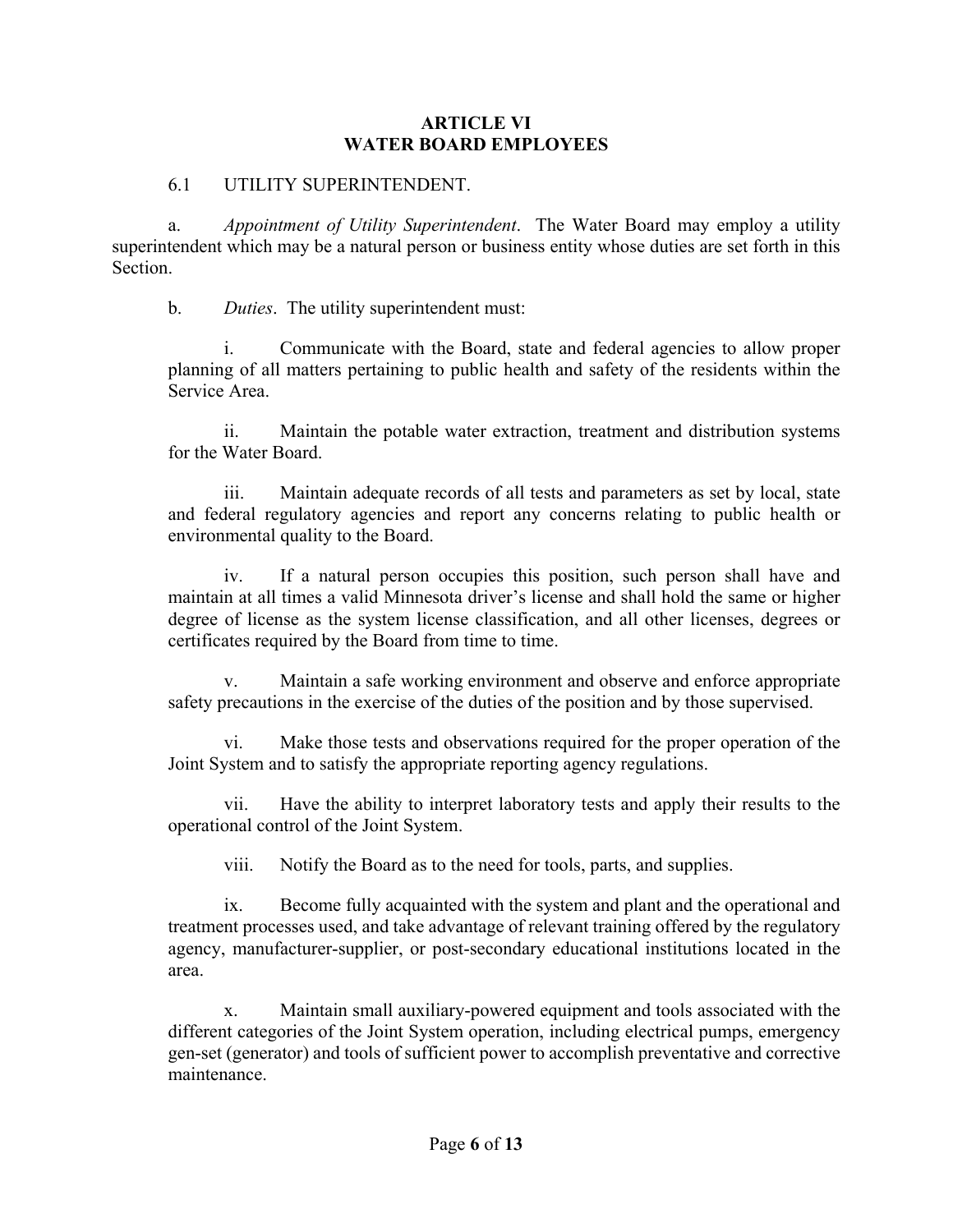6.2 OTHER POSITIONS. The Board may, by resolution, create such other positions as it deems necessary and may further establish the position description by resolution.

### **ARTICLE VII SURETY BONDS**

7.1 COVERAGE. The following officers and employees of the Board must be covered by surety bonds in at least the following amounts:

- a. Chair \$ 50,000 with \$ 250 per occurrence deductible.
- b. Vice-Chair \$ 50,000 with \$ 250 per occurrence deductible.
- c. Treasurer \$ 50,000 with \$ 250 per occurrence deductible.
- d. Secretary \$ 50,000 with \$ 250 per occurrence deductible.

7.2 BOND REQUIREMENTS AMENDMENT. The Board may, by resolution, establish surety bond requirements for other employees in the amounts it deems advisable and may increase the amount of surety bond required in Section 7.1 by resolution. However, any decrease in the amount of bonds required in Section 7.1 must be provided for by an appropriate amendment to these Bylaws.

## **ARTICLE VIII FINANCIAL MATTERS**

8.1. GENERAL. Except as otherwise provided in the Agreement, the Board has complete authority over all financial affairs of the Water Board and is responsible for determining all expenses of the Water Board, auditing and settlement of accounts, and in the collection, safekeeping and disbursements of all public monies coming into its possession.

- 8.2. DISBURSEMENTS.
- a. *Authorization and Payment*.

i. All disbursements over \$5,000.00 must be duly authorized by the Board. Board authorization must indicate the account out of which the disbursement is to be made.

ii. No checks may be issued until there is an amount of money to the credit of the fund out of which the voucher is to be paid which is sufficient to pay the voucher and all then outstanding vouchers against and encumbrances upon such fund.

b. *Violations*. Any check for the payment of money violating any provision of this Section will be void.

c. *Claims*. All claims against the Water Board must be accompanied by an itemized, verified statement, payroll, or time sheet, signed by the officer who has personal knowledge of the facts of the claim and vouches for the correctness and the reasonableness of the claim.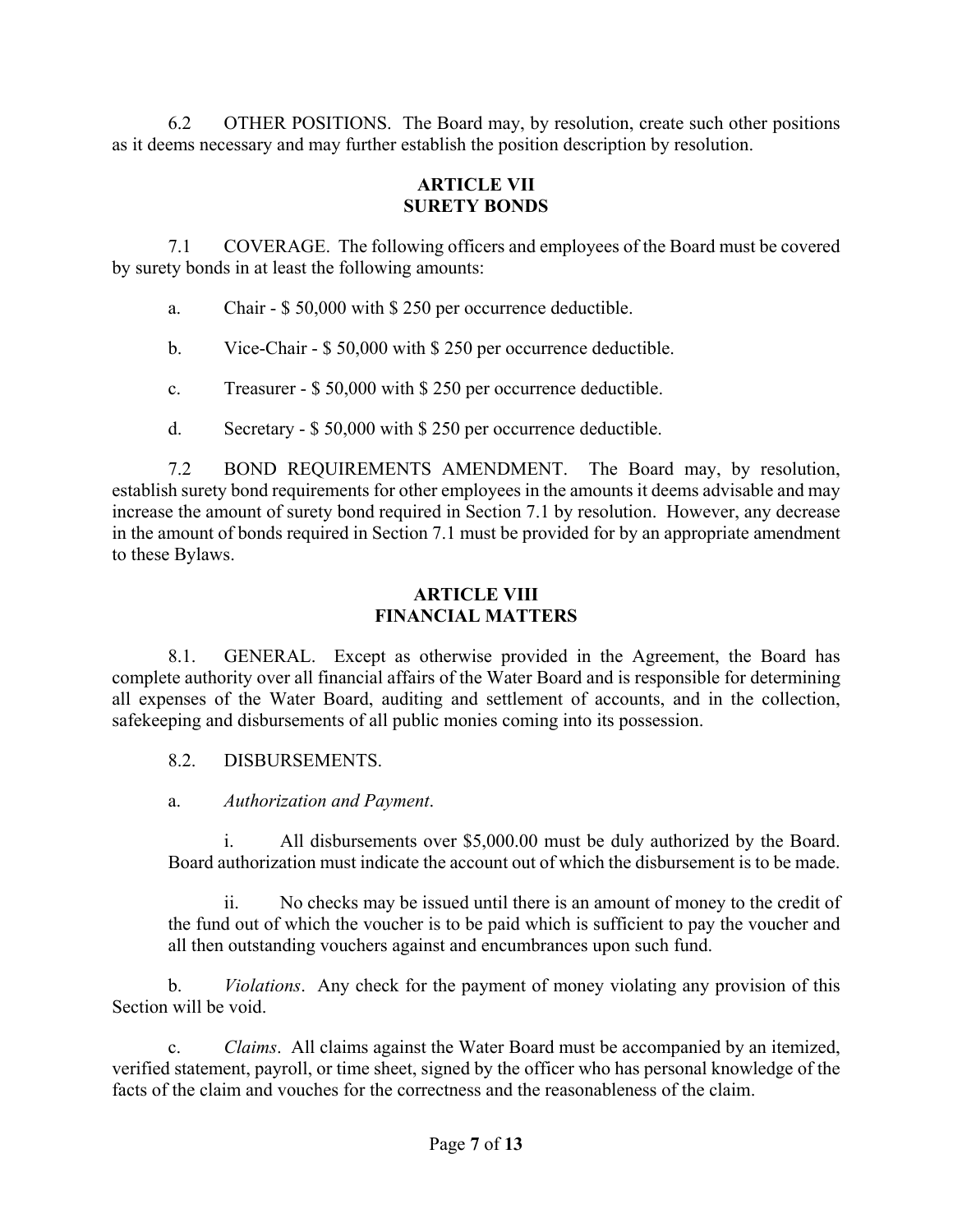d. *Additional Requirements*. The Board, by resolution, may make further regulations for the safekeeping and disbursement of Water Board funds.

8.3. BUDGET.

a. *Committee*. The Board shall, each year appoint members to a committee for the purpose of developing the budget for the following fiscal year (the "**Budget Committee**"). The Budget Committee is responsible for preparing the budget for the Board for the following fiscal year, and for such other duties as may be prescribed by the Board.

b. *Committee Duties*. Not later than the first meeting in August in the first year of operation of a Project and thereafter by August of each year, the Budget Committee will prepare and submit to the Board a budget for the ensuing fiscal year. The budget must be based upon detailed estimates and must present the following information:

i. An itemized statement of the appropriations recommended by the Budget Committee for current expenses and for permanent improvements for the ensuing fiscal year, with comparative statements of the appropriations and expenditures for the current and past preceding fiscal year.

ii. Such other information as may be required by the Board.

c. *Consideration by Board*. The budget must be the principal item of business at the first regular meeting of the Board in September of the first year of operations and thereafter in September and of all subsequent regular meetings until passed and adopted.

d. *Public Meeting Optional*. All interested residents within the Service Area must have a reasonable opportunity to be heard at any meeting at which the budget is considered. Prior to the adoption of the budget, the Board may hold a public meeting at which time interested residents within the Service Area of the Water Board may be heard. The meeting may be held in conjunction with a regular or special meeting of the Board.

8.4 DEPOSITORIES AND INVESTMENTS. Minnesota Statutes, Chapter 118A governs all depositories and investment of Water Board funds.

8.5 DEPOSIT OF FUNDS REQUIRED. The proceeds of all service, use, or rental charges, and other income of the Water Board must be deposited in the Water Board treasury and held and disposed of as the Board may direct for Water Board purposes, subject to any pledges or dedications made by the Board for the use of particular funds for the payment of bonds or interest thereon or expenses incident thereto or for other specific purposes.

8.6 FISCAL YEAR. The fiscal year of the Water Board is the same as the calendar year.

8.7 ACCOUNTING METHODS. The Board may prescribe and enforce such accounting methods, forms, blanks, and other devices as are consistent with the law and the standards of the Governmental Accounting Standards Board.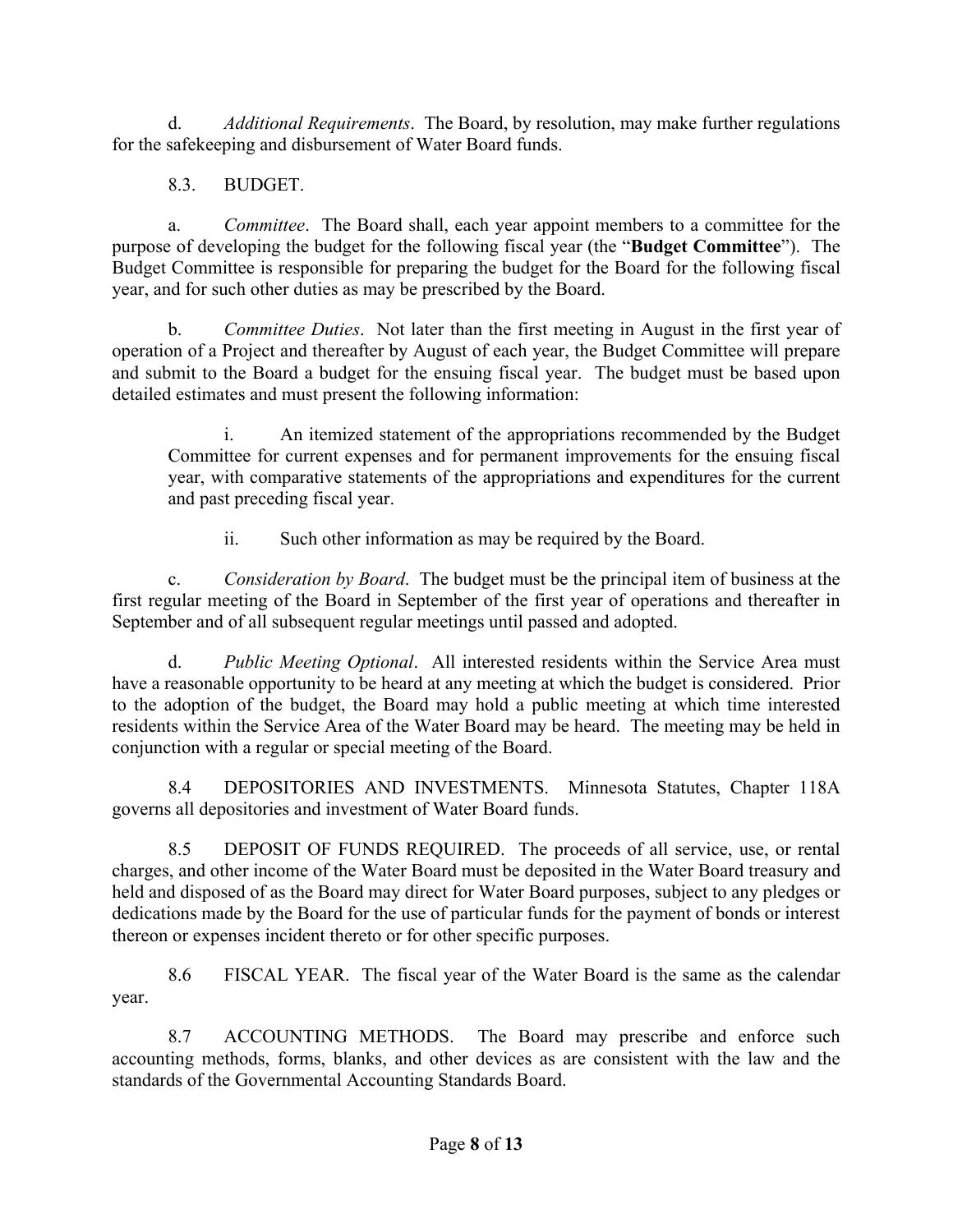8.8 FINANCIAL STATEMENTS. The Treasurer or other qualified person acting on behalf of or at the direction of the Treasurer must submit to the Board a statement each month showing the amount of money in the Board Treasury, the status of the Water Board funds, the amount expended or chargeable against each of the annual budget allowances and the balance left in each fund and such other information relative to the finances of the Water Board as the Board may require.

8.9 AUDIT. The books of the Board must be audited regularly at least once each year by either (i) a reliable firm of certified public accountants employed by the Board or (ii) the Office of the State Auditor.

## **ARTICLE IX COMMITTEES**

9.1 COMMITTEES APPOINTED. Standing or temporary committees may be appointed by the Board from time to time, the membership and duties of which shall be reviewed as provided in Section 3.1 of these Bylaws.

9.2 DUTIES OF COMMITTEES. The Board may invest the committees with the duties it deems necessary and may subject the committees to conditions prescribed by the Board.

9.3 COMMITTEE REPORTS. All committees must report to the Board at the time or times the Board designates. If the Board does not designate a time to report, all committees appointed must report to the Board at the next regular meeting of the Board following the committee's appointment.

### **ARTICLE X EXECUTION OF DOCUMENTS**

Unless otherwise provided in law, these Bylaws, or a resolution of the Board, all contracts, bonds, certificates of indebtedness and all instruments of every kind to which the Board is a party, must be executed in the name of the Board by the Chair and countersigned by the Secretary.

# **ARTICLE XI POWERS OF THE WATER BOARD**

11.1 Powers. The Board has the powers set forth in the Act and the Agreement and also those powers necessary and incidental to carrying out the purposes set forth in these Bylaws, including but not limited to the following:

a. The Board may make and enter into contracts in its own name subject to Minnesota Statutes 471.345, including contracts for providing services to other governmental units.

b. The Board may, upon approved job descriptions, employ agents and employees and the necessary personnel for the operation and maintenance of the Joint System.

c. The Board may acquire, purchase, lease, hold and dispose of property, both real and personal.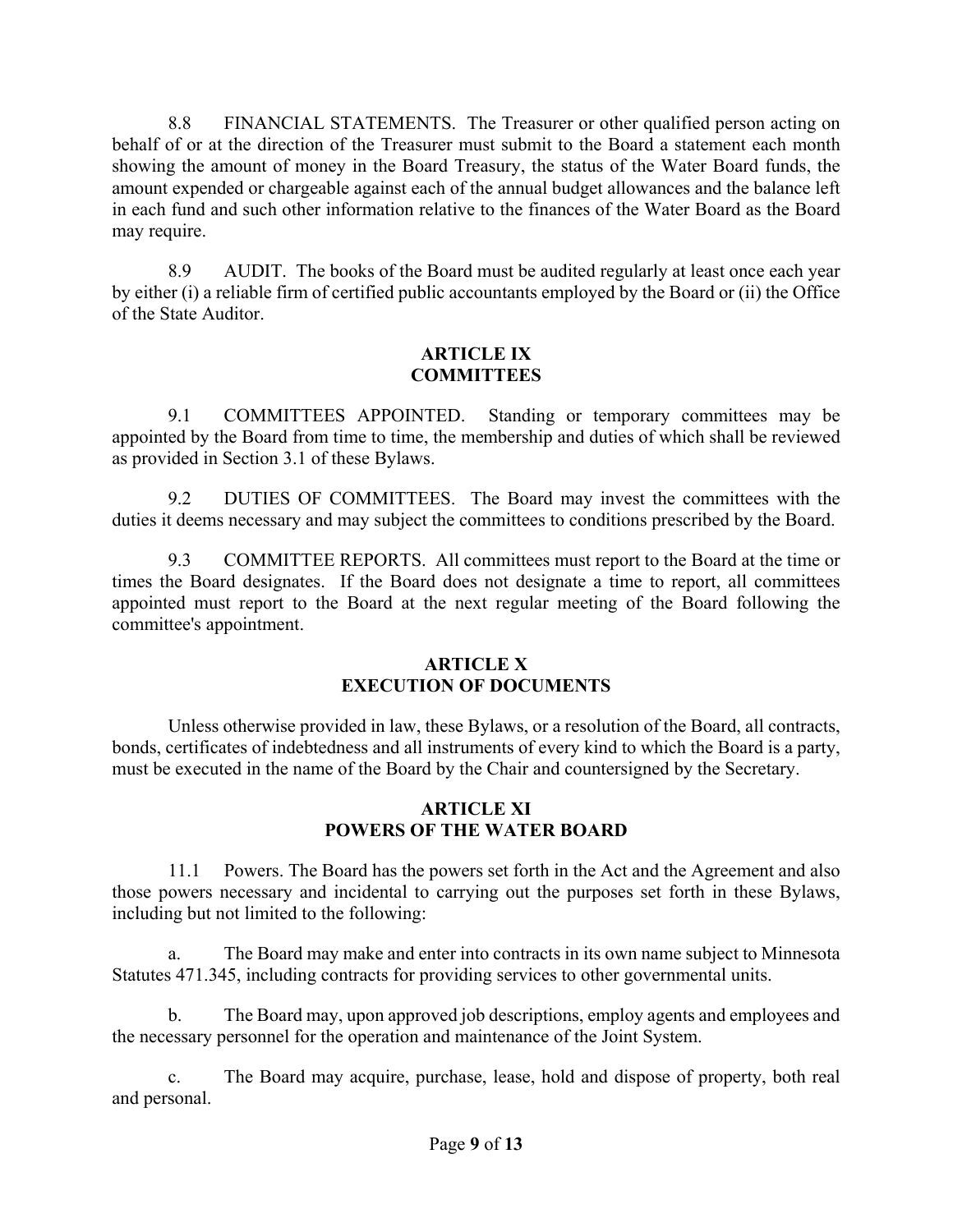d. The Board may incur debts and liabilities as necessary for the accomplishment of its purposes in accordance with the Act, except as limited by the Agreement.

e. The Board may sue in its own name.

f. The Board may recommend the establishment of a fee schedule for its services which must be approved as provided in the Agreement.

The Board may enter into contracts to provide operational services to the Board on an interim basis.

h. The Board may propose ordinances and regulations for approval by the Governmental Units, adopt resolutions, and take other appropriate action relating to any matter within the powers and purposes of the Board, and may do and perform all other acts and things necessary or proper for the effectuation of said powers and the accomplishment of said purposes, all as provided in the Agreement.

i. The Board shall have such other powers as may be delegated by the Governmental Units from time to time.

11.2 Duties. In addition to the duties of the Board provided for elsewhere in the Agreement, the duties of the Board include, but are not limited to the following:

a. The Board shall determine general policy of Board and policies applicable to the Joint System.

b. The Board shall hire auditors to annually audit the financial affairs of the Board as of the end of each fiscal year and deliver the final audit report to the Governmental Units, if required by State law.

c. The Board shall authorize by resolution any officer or agent to sign checks, drafts or other orders for the payment of money, notes or other evidences of indebtedness issued in the name of Board.

d. The Board shall annually select banks as depositories by resolution and its official newspaper.

e. The Board may set a per diem rate for members of the Board for attendance at any required meeting for conducting business or other work required on behalf of Board.

f. The Board shall authorize reimbursement of appropriate expenses for members of the Board.

g. The Board shall determine official posting places for official notification by motion.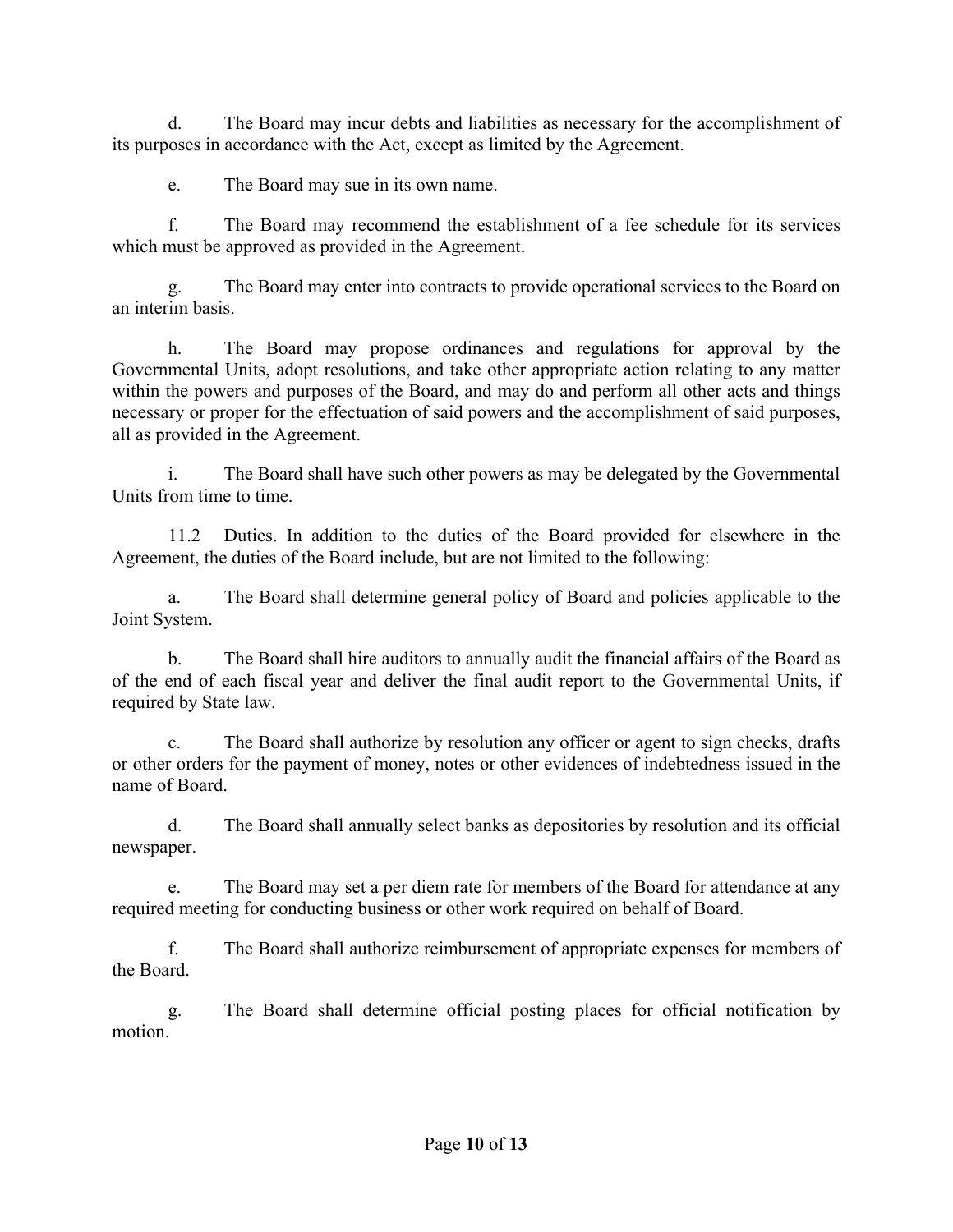## **ARTICLE XII [INTENTIONALLY OMITTED**]

# **ARTICLE XIII [INTENTIONALLY OMITTED**]

# **ARTICLE XIV [INTENTIONALLY OMITTED**]

## **ARTICLE XV WATER BOARD ORDINANCES**

15.1 Adoption of Ordinances. Pursuant to Article VII of the Agreement, ordinances of the Board are adopted as follows:

a. *Recommendation*. The Board shall make recommendations to the governing bodies of the Governmental Units regarding the adoption or amendment of ordinances and rates for the use and availability of the Joint System.

b. *Adoption of Ordinances by Governmental Units*. Each of the Governmental Units has agreed under the terms of the Agreement to adopt and enforce within its jurisdiction ordinances that are in substantial conformity with the terms of Board's recommendations regarding ordinances relating to the Joint System, including but not limited to provisions regarding rates and charges, new connection fees, penalties for ordinance violations, right of entry, permits and licenses, variances and connection specifications. The governing bodies for each Governmental Unit have agreed that no new connections to the Joint System may be made unless the Board's operator in charge of the system confirms the Joint System has sufficient capacity to permit the new connection.

c. *Extraterritorial Service.* No properties located outside the municipal boundaries of the Service Area may be served by the Joint System except pursuant to written agreement of the governing bodies of the Governmental Unit; provided that in the event of an emergency, service outside the municipal boundaries of the Service Area may be authorized by unanimous vote of the Board.

15.2 Enforcement of Ordinances. Each Governmental Unit will enforce its ordinances within its jurisdiction as necessary to comply with the requirements of these Bylaws and the Agreement.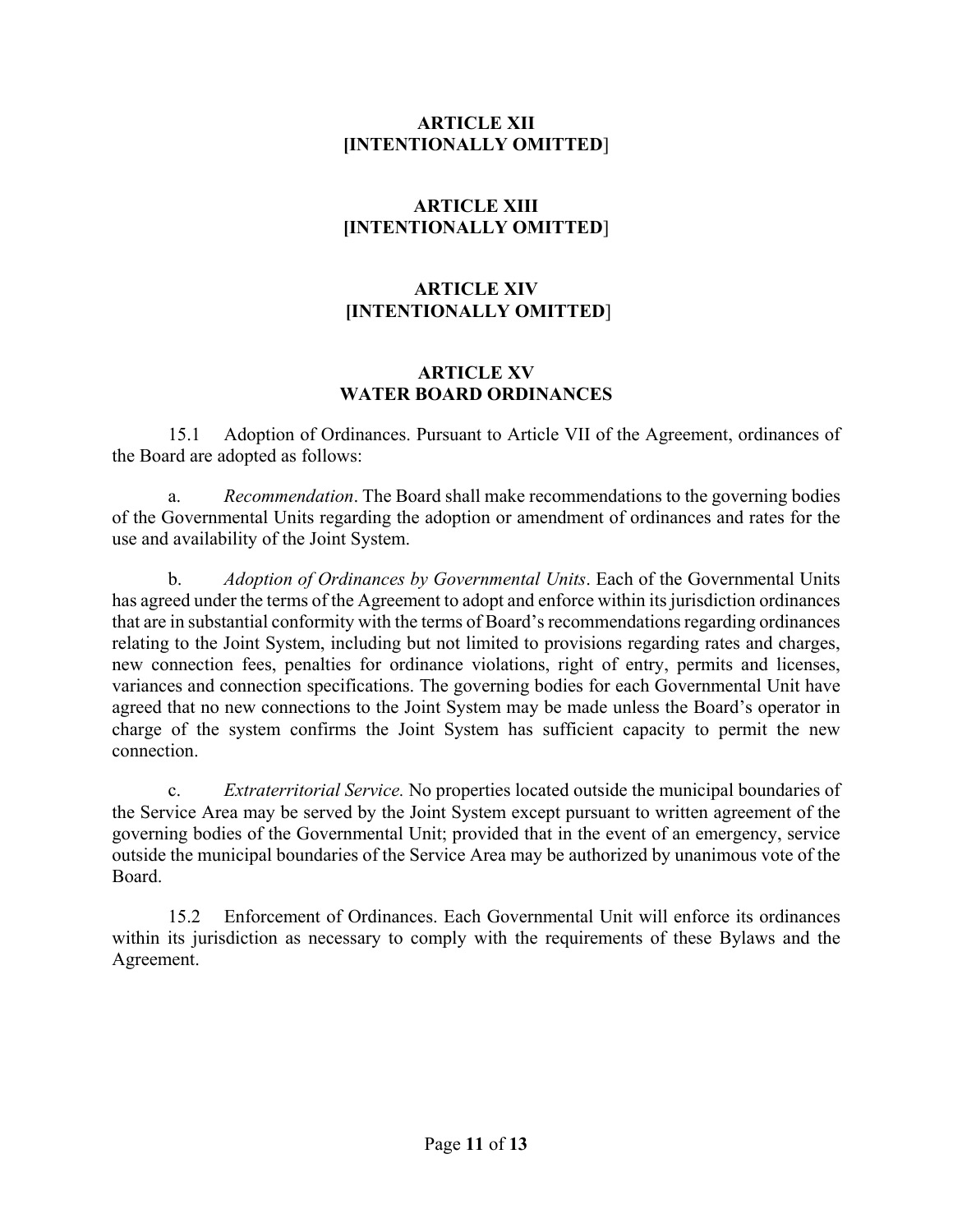# **ARTICLE XVI AMENDMENT AND REVOCATION**

These Bylaws may be amended or revoked by resolution approved by four-fifths (4/5) of the members of the Board.

These Bylaws were originally adopted on \_\_\_\_\_\_\_\_\_\_\_\_\_\_\_\_\_\_\_\_\_\_, 2022.

**Chair** 

ATTEST:

**Secretary** 

M:\DOCS\22438\000001\BYL\1AL182503.DOCX